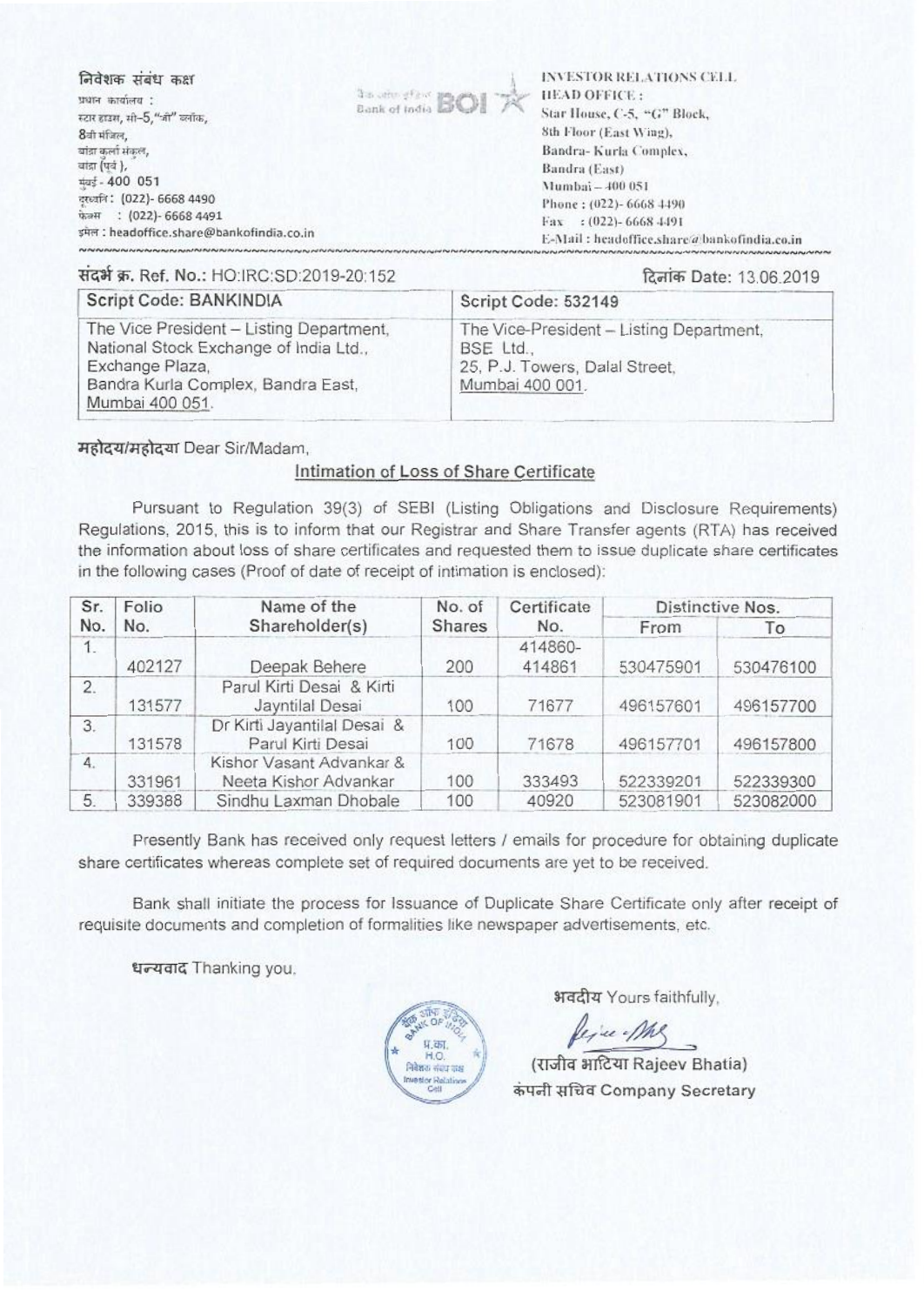| <b>Investor Relations Department</b> |                                                                                                                                                           | Dance |
|--------------------------------------|-----------------------------------------------------------------------------------------------------------------------------------------------------------|-------|
| From:                                | Vijay <vijay@bigshareonline.com> on behalf of BSSDuplicate <bssduplicate@bigshareonline.com></bssduplicate@bigshareonline.com></vijay@bigshareonline.com> |       |
| Sent:                                | Tuesday, June 11, 2019 3:42 PM                                                                                                                            |       |
| To:                                  | Rajeev Bhatia; Investor Relations Department                                                                                                              |       |
| $Cc$ :                               | vijay@bigshareonline.com; 'Jibu John'; bhagwan@bigshareonline.com                                                                                         |       |
| Subject:                             | Duplicate share intimations received on 10 JUNE                                                                                                           |       |
| <b>Attachments:</b>                  | 331792.pdf; 331793.pdf; 331794.pdf; 331800.pdf                                                                                                            |       |

Dear Sir/Ma'am,

Please be informed that in terms of the provisions of the SEBI (LODR) Regulations, 2015, the Company is required to submit information regarding loss of share certificates and issue of duplicate certificates, to the stock exchange within two days of its getting information. Further, the said intimation has to be filed only through the mode of NEAPS filing for NSE and on listing.bseindia.com for BSE and not via hard copy submission.

Accordingly, we are sharing herewith the receipt of the following request for loss of share certificate of the Company by shareholders, to enable you to comply with the said regulatory requirement within the timelines prescribed.

| NAME                           | QUANTITY | <b>FOLIO NO</b> | DIST.NO.TO | DIST. NO FROM | <b>CERT NO</b> | <b>CLIENT NAME</b>   |
|--------------------------------|----------|-----------------|------------|---------------|----------------|----------------------|
| DEEPAK BEHERE                  | 100      | 402127          | 530476000  | 530475901     | 414860         | BANK OF INDIA-EQUITY |
| DEEPAK BEHERE                  | 100      | 402127          | 530476100  | 530476001     | 414861         | BANK OF INDIA-EQUITY |
| PARUL KIRTI DESA & KIRTI JAY   | 100      | 131577          | 496157700  | 496157601     | 71677          | BANK OF INDIA-EQUITY |
| DR KIRTI JAYANTILAL DESAI & PA | 100      | 131578          | 496157800  | 496157701     | 71678          | BANK OF INDIA-EQUITY |
| KISHOR VASANT ADVANKAR & NEETA | 100      | 331961          | 522339300  | 522339201     | 333493         | BANK OF INDIA-EQUITY |
| SINDHU LAXMAN DHC              | 100      | 339388          | 523082000  | 523081901     | 40920          | BANK OF INDIA-EQUITY |

Should you have any queries in respect of the aforesaid instruction kindly revert back.



#### Regards, Bigshare Services Pvt. Ltd

1st Floor | Bharat Tin Works Building | Opp. Vasant Oasis | Makwana Road| Marol | Andheri East | Mumbai 400059 | Maharashtra | India. Board No : 022 — 62638200, DID : 022 62638213 Fax No: +91 22 62638299 I Bssdunlicate@bioshareonline.com www.biqshareonline.com

Branches : **Hyderabad I New Delhi I Ahmedabad Bigshare Online Securities System (BOSS). Now available as Mobile App**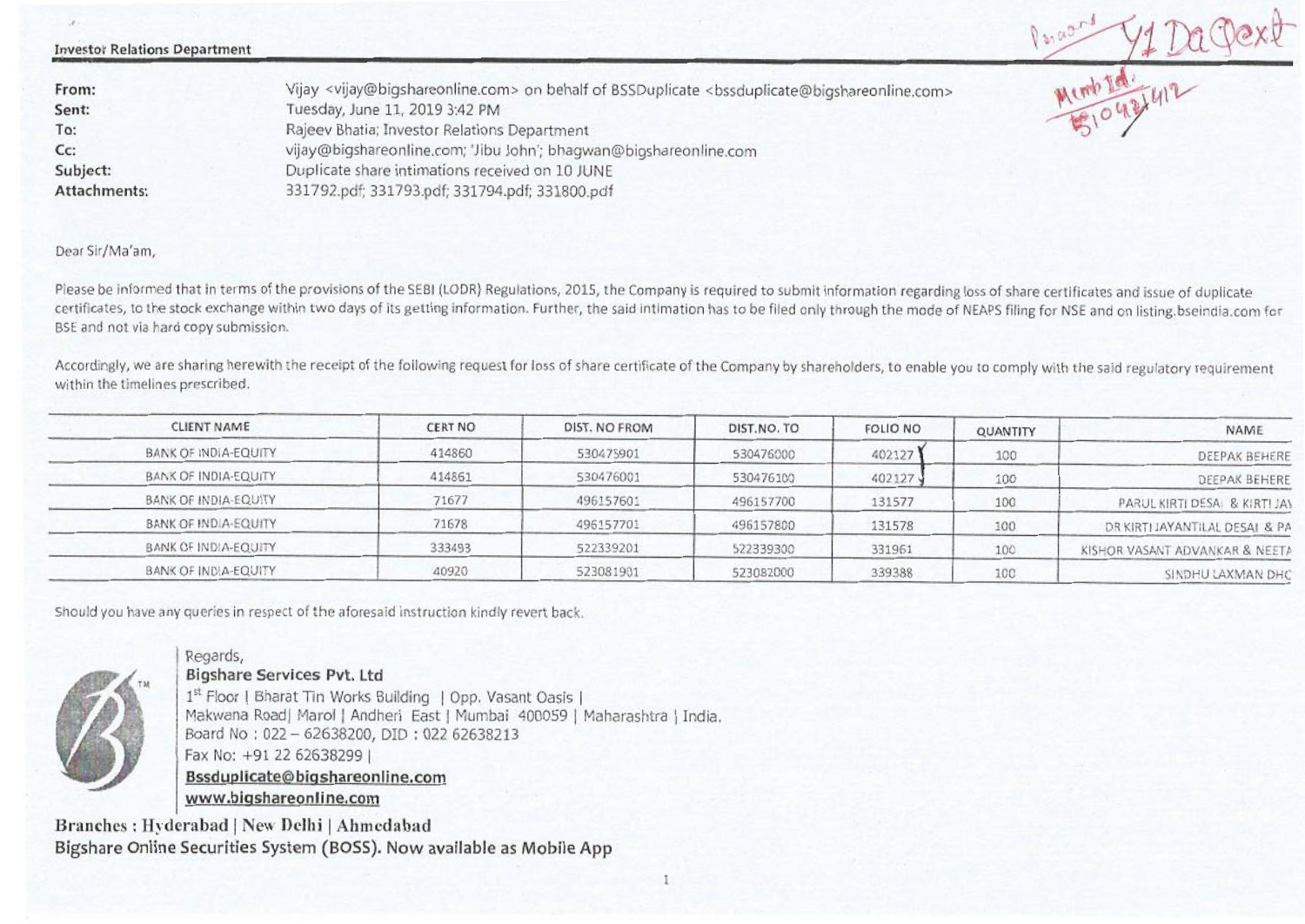mos  $9014198$  $\frac{1}{20014}$   $\frac{1}{215211}$ sing nat  $\pi\widetilde{\psi}$   $\widetilde{\chi}$ 00049  $\frac{1}{21316}-\frac{1}{4}$  existed to  $\frac{1}{411}$  throusance IGSHAM SERVICES POT CHID.<br>Subject to Verification 10 JUN 2019 12-18-18-1 331792 At Entrance control annotation control  $9667$  trutted extra must the Sign शोगकी इराबीली दुग्यम परतापा पाठार्कबुद The must yet morald my reduct श्लोखन सिसंब न छूटता तकरात लगार वामवी क्याएली से कार्याy डाउंटर आरमोररे की गडानीशैल वान्तन्यूं व्यावत्यापार आर्ग्रेय हमारी केगया मागरीत प्रगत पूर्व पुल्ला वेल बेल मिला पीन अमिन नोट हमांगा विनारन्गे मुझ पात बैद आय तेल त्यानी मय मला खालेरी आगामा दिलते नाहरे म्यूक इन्काट देला तेव्हा गता लाबिजवर यहा 打万 विस्वाय रामेला, नाही बुद्धिता अया अवदेय मान seradour 21378 GEATING on  $301/$ Astan Mansin age manuat Bind Ed Band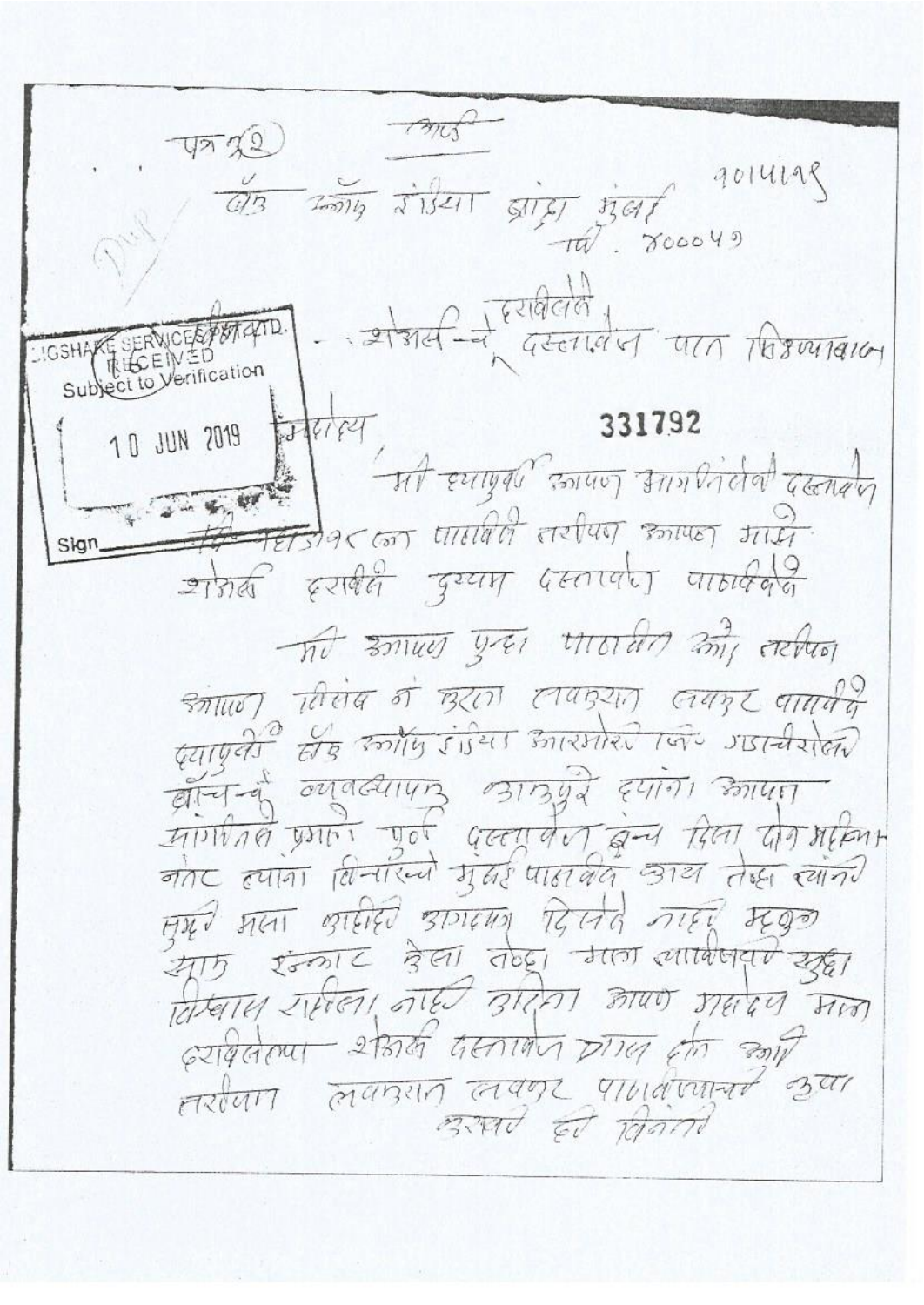$\hat{H}$  -  $\hat{A}$  and  $\hat{A}$  and  $\hat{B}$  and  $\hat{C}$  $rac{1}{2000}$  $\frac{C}{D}$ <u>माङ्ग पना</u> this teurs asking ded Beat at Stented (Jake situlations *ZARIBT ETER )*  $e$ 822949945 06936  $266406$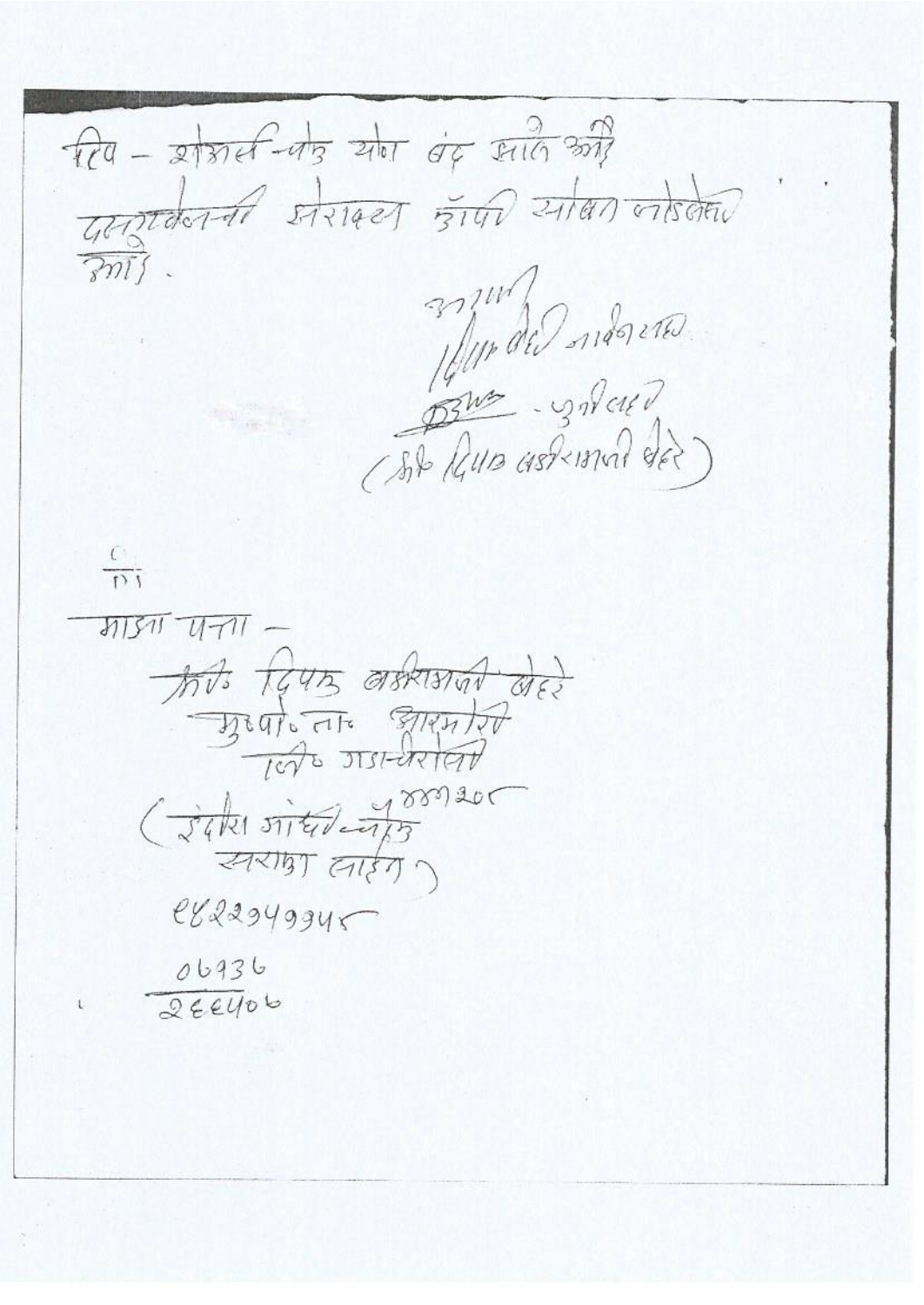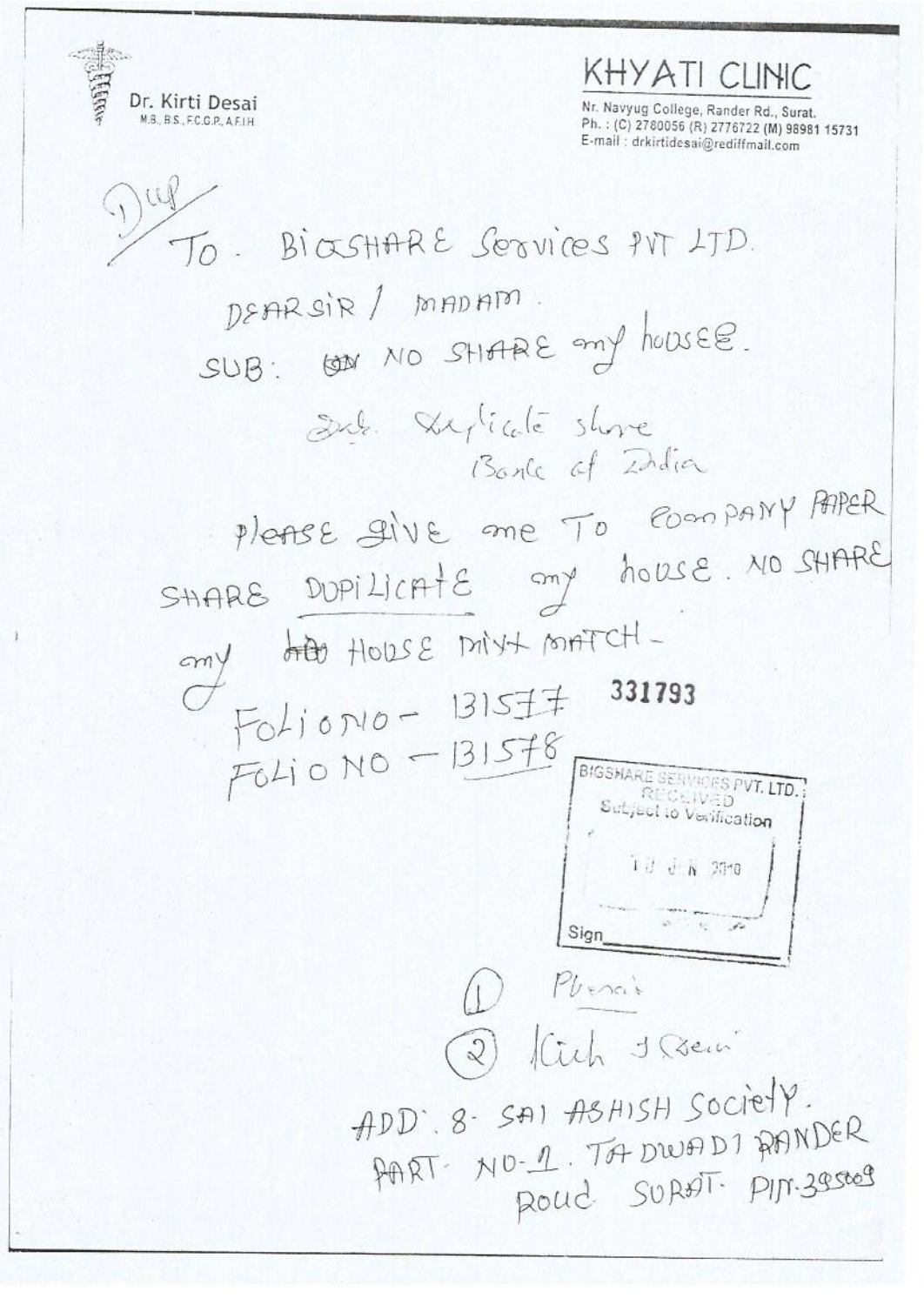|      | RECEIVED    | BIGSHARE SERVICES PVT. LTD.<br>Subject to Vucification |  |
|------|-------------|--------------------------------------------------------|--|
|      | 10 JUN 2019 |                                                        |  |
| Sign |             |                                                        |  |

MR. KISHOR VASANT ADVANKAR

8-6/1, B.E.S.T. NAGAR-I, SANT GAJANAN MAHARAJ ROAD, OPP. FIRE BRIGADE, GOREGAON WEST, MUMBAI-400104

DATE:-

BIGSHARE SERVICES PVT. LTD BIGSHARE SERVICES PVT. LTD<br>BANK OF INDIA UNIT

TO,

### SUBJECT: - REQUEST FOR SHARE DETAILS & PROCEDURE TO ISSUE SHARE CERTIFICATE

Respected Sir,

I, the undersigned, MR. KISHOR VASANT ADVANKAR, S/O MR. VASANT ADVANKAR, residing at B-6/1, B.E.S.T. NAGAR-I, SANT GAJANAN MAHARAJ ROAD, OPP. FIRE BRIGADE, GOREGAON WEST, MUMBAI-400104. I lost my Original Share Certificate of BANK OF INDIA. I regret to inform you that I am unable to trace out the physical share certificate of the Bank of India.

## SHARE CERTIFICATE DETAILS

| FOLIO NO.          | 331961 |
|--------------------|--------|
| NO. OF CERTIFICATE |        |
| NO. OF SHARES      | 100    |

Kindly, provide me Certificate Number & Distinctive Numbers for the given Folio

Also provide me procedure & document list to issue duplicate certificate *for* FOLIO NO. 331961 of BANK OF INDIA LTD.

#### Thank you

| NAME OF SHARE HOLDER       | SIGNATURE     |  |
|----------------------------|---------------|--|
| MR. KISHOR VASANT ADVANKAR | $\frac{1}{2}$ |  |